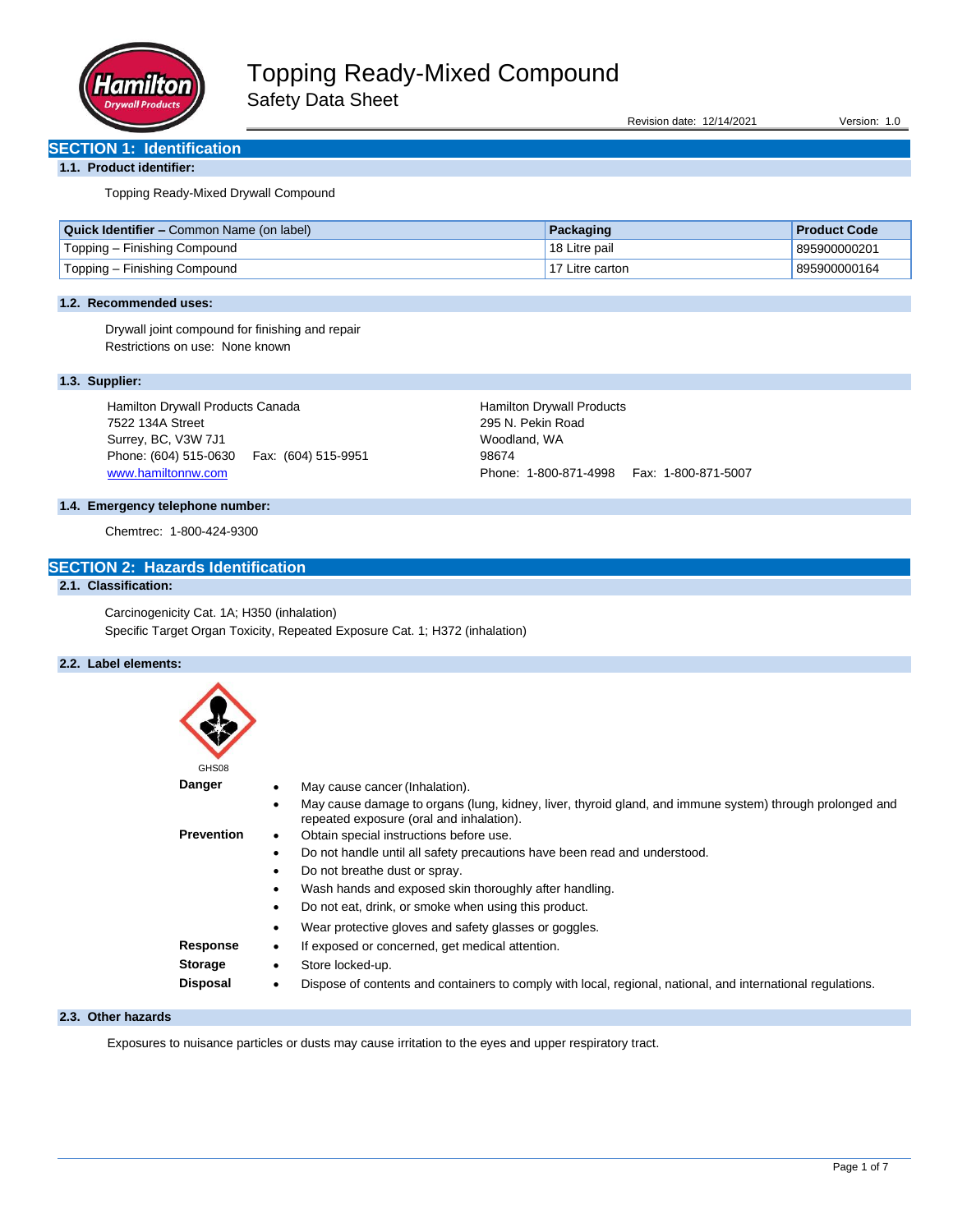

Revision date: 12/14/2021 Version: 1.0

## **SECTION 3: Composition / Information on Ingredients**

| <b>Chemical Name</b>                                                                                  | <b>CAS No.</b> | <u>Wt. %</u> |
|-------------------------------------------------------------------------------------------------------|----------------|--------------|
| Calcium carbonate                                                                                     | 1317-65-3      | 30           |
| Perlite                                                                                               | 93763-70-3     | 10           |
| Kaolin clay                                                                                           | 1332-58-7      |              |
| Talc                                                                                                  | 14807-96-6     |              |
| Attapulgite clay                                                                                      | 12174-11-7     |              |
| Total Crystalline silica - Not added directly but present as an impurity in ingredients listed above. | 14808-60-7     | $0.2 - 0.6$  |

## **SECTION 4: First Aid Measures**

### **4.1. Description of first aid measures:**

**Inhalation:** If breathing is difficult, remove affected person to fresh air and keep at rest in a position comfortable for breathing. If exposed or concerned: Get medical attention.

**Eye Contact:** Rinse cautiously with water for several minutes. Remove contact lenses if present and easy to do. Continue rinsing. If irritation persists get medical attention.

**Skin Contact:** If on skin, wash with plenty of soap and water. If skin irritation or rash occurs get medical advice. Take off contaminated clothing and wash it before reuse.

**Ingestion:** If swallowed, call a POISON CENTER or doctor. Rinse mouth. Never give anything by mouth if victim is rapidly losing consciousness, or is unconscious or convulsing.

### **4.2. Most important symptoms / effects acute and delayed:**

**Inhalation:** Exposures to airborne dust may cause irritation to the upper respiratory tract; symptoms of exposure may include sneezing, coughing and sore throat.

Prolonged or repeated exposure to fine airborne crystalline silica dust may cause damage to lung tissue, a disease called silicosis. Symptoms of silicosis include cough, shortness of breath upon exertion and chest tightness. The symptoms of silicosis develop following long-term exposures to airborne dusts containing silica. May cause lung cancer by inhalation.

**Eye Contact:** Dust particles may cause mechanical irritation.

**Skin Contact:** Dust particles may cause mechanical irritation.

**Ingestion:** If swallowed, may cause stomach discomfort.

#### **4.3. Indication of any immediate medical attention and special treatment needed:**

Not applicable

### **SECTION 5: Fire-Fighting Measures**

### **5.1. Extinguishing media:**

Use water and other extinguishing media appropriate to the surrounding fire conditions. Unsuitable extinguishing media: None known.

### **5.2. Special hazards arising from the product:**

Product is not flammable and does not support combustion.

## **5.3. Special protective equipment and precautions for fire-fighters:**

As for any fire, fire-fighters protective clothing and positive pressure SCBA may be necessary.

## **SECTION 6: Accidental Release Measures**

#### **6.1. Personal precautions, protective equipment and emergency procedures:**

Wear adequate personal protective equipment, including an appropriate respirator as indicated in Section 8. Isolate spill area, preventing entry by unauthorized persons. Ventilate the spill area if airborne dust is present.

### **6.2. Environmental precautions:**

Prevent releases into the environment.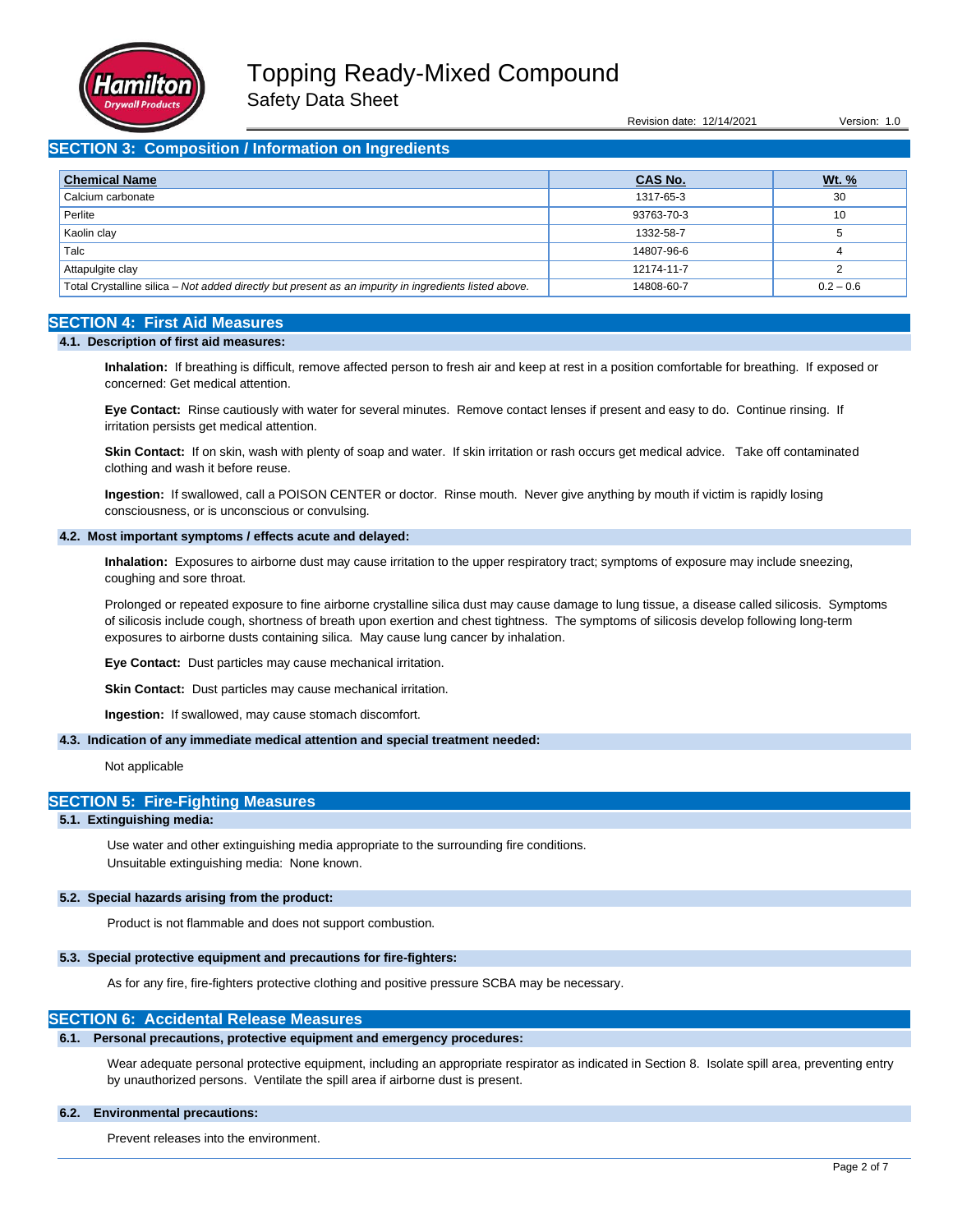

Revision date: 12/14/2021 Version: 1.0

### **6.3. Methods and material for containment and cleaning-up:**

Use methods that avoid raising dust in the air. Scoop or shovel spilled material or vacuum dust with equipment fitted with a HEPA filter and place in a closed, labelled waste container. Small spills may be picked up with a damp cloth or mop.

## **SECTION 7: Handling and Storage**

## **7.1. Precautions for safe handling:**

Obtain special instructions before use.

Do not handle until all safety precautions have been read and understood.

Do not breathe airborne dusts or spray.

Wear eye protection and gloves.

In workplaces where occupational exposure limits are exceeded, wear appropriate respiratory protection. (See Section 8).

Read the label and follow the directions for use.

Wash hands and exposed skin thoroughly after handling.

Do not eat, drink or smoke in the workplace where this product is handled.

#### **7.2. Conditions for safe storage, including any incompatibilities:**

Store in dry conditions and protected from weather. Keep containers closed when not in use. Keep out of reach of children.

## **SECTION 8: Exposure Controls / Personal Protection**

## **8.1. Control parameters:**

**Occupational Exposure Limits:** Consult local authorities for acceptable exposure limits.

| Ingredient                 | <b>ACGIH<sup>®</sup> TLV<sup>®</sup></b>                                   | <b>U.S. OSHA PEL</b>                                                                                       | <b>RSST VEMP (CNESST – Quebec)</b>                                   |
|----------------------------|----------------------------------------------------------------------------|------------------------------------------------------------------------------------------------------------|----------------------------------------------------------------------|
| Calcium carbonate          | Not established                                                            | 15 mg/m <sup>3</sup> (total dust)<br>5 mg/m <sup>3</sup> (respirable fraction)                             | 10 mg/m $3$ (total dust)                                             |
| Perlite                    | Not established                                                            | Not established                                                                                            | 15 mg/m <sup>3</sup> (total dust)<br>$5 \text{ mg/m}^3$ (respirable) |
| Kaolin clay                | 2 mg/m <sup>3</sup> (respirable)                                           | 15 mg/m <sup>3</sup> (total dust)<br>$5 \,\mathrm{mg/m^3}$ (respirable fraction)                           | 5 mg/m <sup>3</sup> (respirable)                                     |
| Talc                       | 2 mg/m <sup>3</sup> (respirable)                                           | 2 mg/m <sup>3</sup> (respirable)                                                                           | 3 mg/m <sup>3</sup> (respirable)                                     |
| Attapulgite clay           | 10 mg/m $3$ (inhalable)<br>3 mg/m <sup>3</sup> (respirable)<br><b>PNOS</b> | 15 mg/m <sup>3</sup> (total dust)<br>$5 \,\mathrm{mg/m^3}$ (respirable fraction)<br>Table Z-3 Mineral dust | 1 fibre/ $cm3$                                                       |
|                            |                                                                            | Quartz (total dust):<br>30 mg/m <sup>3</sup> / $%SiO2 +2)$                                                 |                                                                      |
| Crystalline silica, quartz | $0.025$ mg/m <sup>3</sup> (respirable)                                     | Quartz (respirable):<br>$0.05$ mg/m <sup>3</sup> / (%SiO <sub>2</sub> +2)<br>Table Z-3                     | 0.1 mg/m <sup>3</sup> (respirable)                                   |

### **8.2. Exposure controls:**

**Engineering Controls:** General ventilation is adequate for application of product in its original form. If airborne particulates are generated, monitor concentrations in air and provide local exhaust ventilation when any exposure guideline is exceeded. Dust collection systems must be designed and maintained to prevent the accumulation and recirculation of respirable silica into the workplace air.

If engineering controls and work practices are not effective in controlling exposure to this material or if adverse health symptoms are experienced, wear suitable personal protection equipment including approved respiratory protection.

**Eye/Face Protection:** Wear safety glasses or goggles.

Skin Protection: Wear protective gloves; e.g. nitrile gloves. Where workplace conditions generate dust, wear protective clothing; e.g. coveralls. Launder contaminated clothing before re-wearing, or discard.

**Respiratory Protection:** When dust or spray concentrations in air exceed the occupational exposure guideline, wear an approved airpurifying respirator.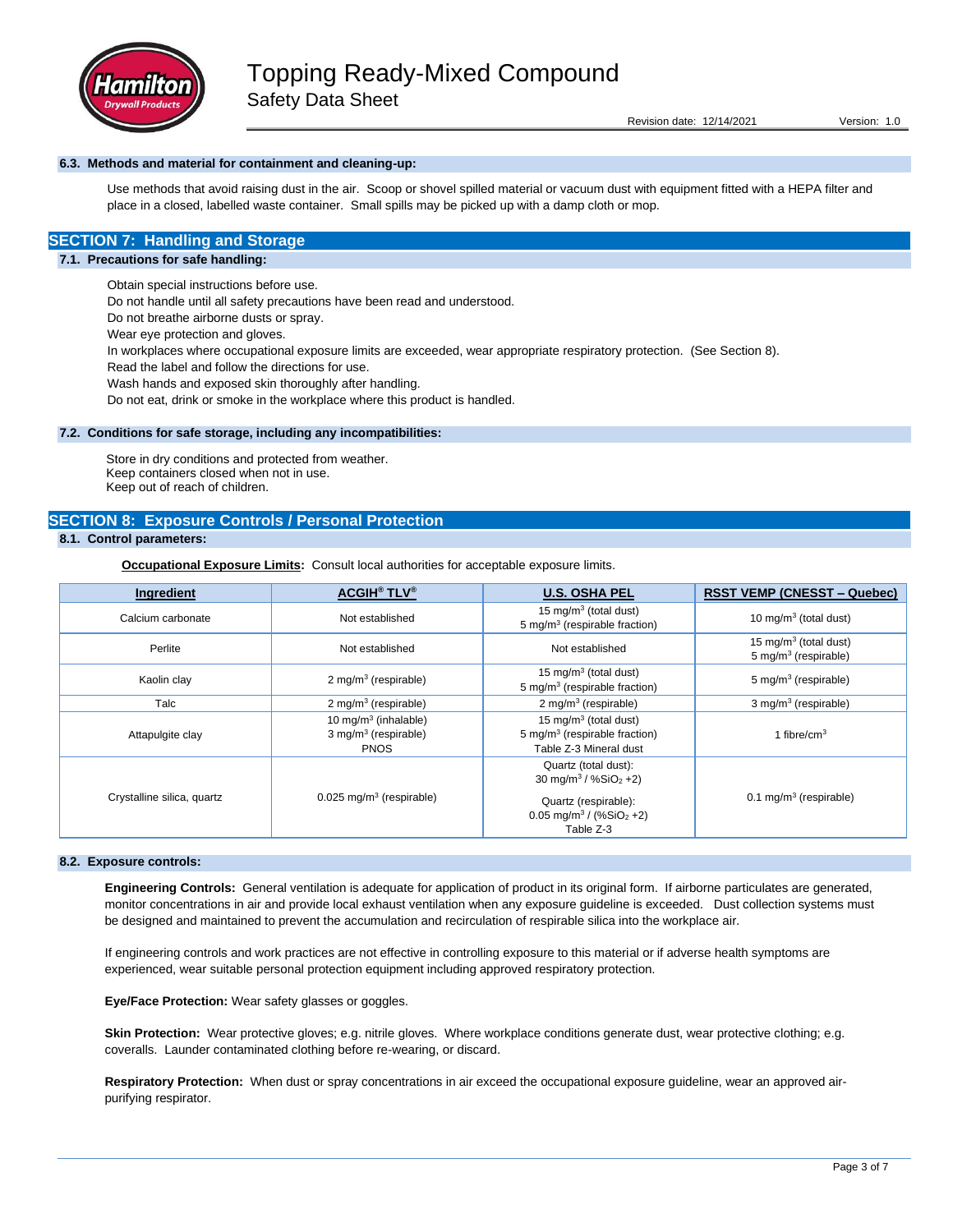

Revision date: 12/14/2021 Version: 1.0

NIOSH recommendations for Crystalline silica (respirable dust); concentrations in air: Up to 0.5 mg/m<sup>3</sup>: particulate respirator equipped with an N95, R95, or P95 filter (including N95, R95, and P95 filtering facepieces) except quarter-mask respirators. The following filters may also be used: N99, R99, P99, N100, R100, P100.

Up to 1.25 mg/m<sup>3</sup>: Powered air-purifying respirator with high-efficiency particulate filter; or SAR operated in a continuous-flow mode. Up to 2.5 mg/m<sup>3</sup>: air-purifying, full-facepiece respirator with an N100, R100, or P100 filter. Up to 25 mg/m<sup>3</sup> Positive pressure SAR.

A respiratory protection program that meets the regulatory requirement, such as OSHA's 29 CFR 1910.134, ANSI Z88.2 or Canadian Standards Association (CSA) Standard Z94.4, must be followed whenever workplace conditions warrant a respirator's use.

## **SECTION 9: Physical and Chemical Properties**

### **9.1. Information on basic physical and chemical properties:**

| Appearance                                     | Paste, semi-solid. Off white   |
|------------------------------------------------|--------------------------------|
| Odour                                          | Faint                          |
| Odour threshold                                | Not available                  |
| рH                                             | $\div$ 7 – 10 (aqueous slurry) |
| Melting point / Freezing point                 | Approximately 0 °C             |
| Initial boiling point and boiling range        | Approximately 100 °C           |
| Flash point                                    | Not applicable                 |
| Flammability                                   | Not flammable or combustible   |
| Auto-ignition temperature                      | Not available                  |
| Upper / lower flammability or explosive limits | Not applicable                 |
| Evaporation rate                               | Not applicable                 |
| Vapor pressure                                 | Not applicable                 |
| Vapor density                                  | Not applicable                 |
| Relative density                               | $0.9 - 2.0$ (water = 1)        |
| Solubility (ies)                               | Low solubility in water        |
| Partition coefficient (n-octanol / water)      | Not available                  |
| Decomposition temperature                      | Not available                  |
| Viscosity                                      | 100-800 Brabender Units        |
| VOC content                                    | $<$ 3 g/L                      |
|                                                |                                |

## **SECTION 10: Stability and Reactivity**

# **10.1. Reactivity:**

Not reactive under normal conditions of use.

### **10.2. Chemical stability:**

Normally stable.

### **10.3. Possibility of hazardous reactions:**

None known.

## **10.4. Conditions to avoid:**

Avoid accumulations of dust.

### **10.5. Incompatible materials:**

Strong acids. Strong oxidizing agents.

## **10.6. Hazardous decomposition products:**

Calcium oxide, corrosive fumes, may form if product is exposed to extreme heat 825 °C (1517 °F).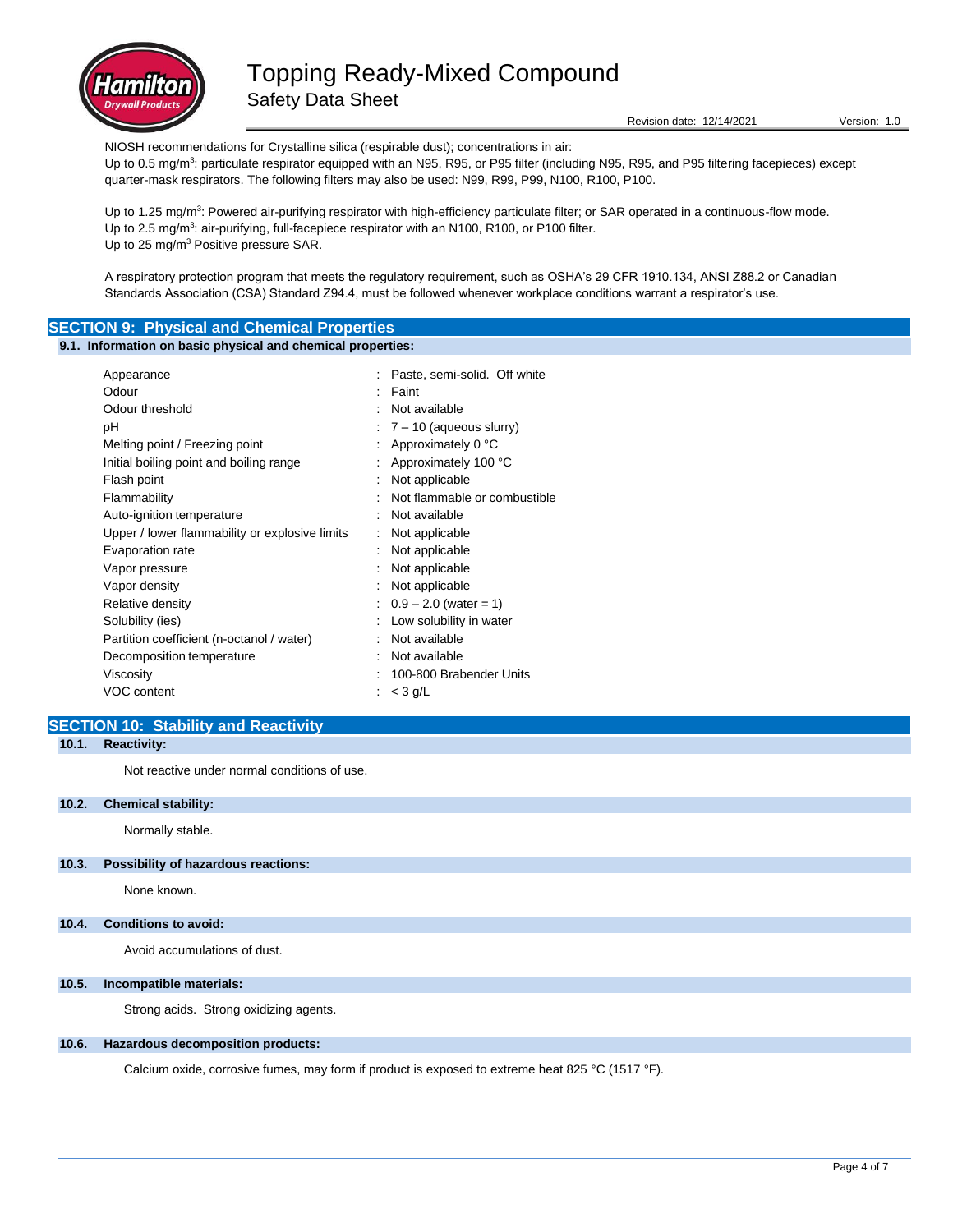

## **SECTION 11: Toxicological Information**

### **11.1. Information on toxicological effects:**

#### **Likely routes of exposure**

Inhalation; Skin contact; Eye contact.

#### **Acute toxicity**

**Inhalation:** Data not available. None of the natural mineral component substances are toxic or harmful by inhalation.

**Ingestion:** Data not available. None of the natural mineral component substances are toxic or harmful if swallowed.

**Skin:** Data not available. Component natural mineral component substances are not known to be absorbed through the skin.

#### **Acute toxicity data:**

Acute toxicity estimate (oral) of the mixture: >7000 mg/kg (rat) based on data for the component substances. Low dermal and inhalation acute toxicity based on evidence from animal tests.

| Inaredient        | . Oral (mɑ/kɑ)<br>$D_{50}$ | LD50 Dermal (mɑ/kɑ) | 4 hrs<br>Inhalation (ppm. |
|-------------------|----------------------------|---------------------|---------------------------|
| Calcium carbonate | 6450 (rat)                 | Not available       | Not available             |
| Perlite           | -13000 mg/kg (mouse)       | Not available       | Not available             |

#### **Skin corrosion / irritation**

Data not available. May cause skin dryness and abrasive irritation in contact with the skin.

#### **Serious eye damage / irritation**

Data not available. Particulates in the eye may cause irritation by mechanical action.

#### **STOT (Specific Target Organ Toxicity) – Single exposure**

Data not available

#### **STOT (Specific Target Organ Toxicity) – Repeated exposure**

Repeated exposures to particles containing crystalline silica can cause lung disease (silicosis).

Silicosis is characterized by lung lesions. Symptoms of silicosis include shortness of breath and cough, decreased lung function and weakness.

There is limited evidence of kidney, liver, thyroid gland, and immune system disease in humans following occupational exposures to crystalline silica.

### **Aspiration hazard**

Does not meet criteria for classification for aspiration toxicity.

#### **Sensitization – respiratory and/or skin**

Not known to be a respiratory or skin sensitizer.

#### **Carcinogenicity**

Crystalline Silica:

IARC Crystalline Silica in the form of quartz or cristobalite from occupational sources should be classified as carcinogenic to humans (Group 1).

ACGIH<sup>®</sup> in the form of quartz or cristobalite as A2: Suspected human carcinogen.

Crystalline silica, respirable size, is listed in the Report on Carcinogens by NTP (National Toxicology Program) as known to be a human carcinogen.

#### **Reproductive toxicity**

Data no available

#### **Germ cell mutagenicity**

Data not available

#### **Interactive effects**

Tobacco smoking in combination with inhalable silica exposures may have higher risk of developing lung disease. Persons who develop silicosis have a higher risk of contracting tuberculosis if exposed to the tuberculosis bacteria.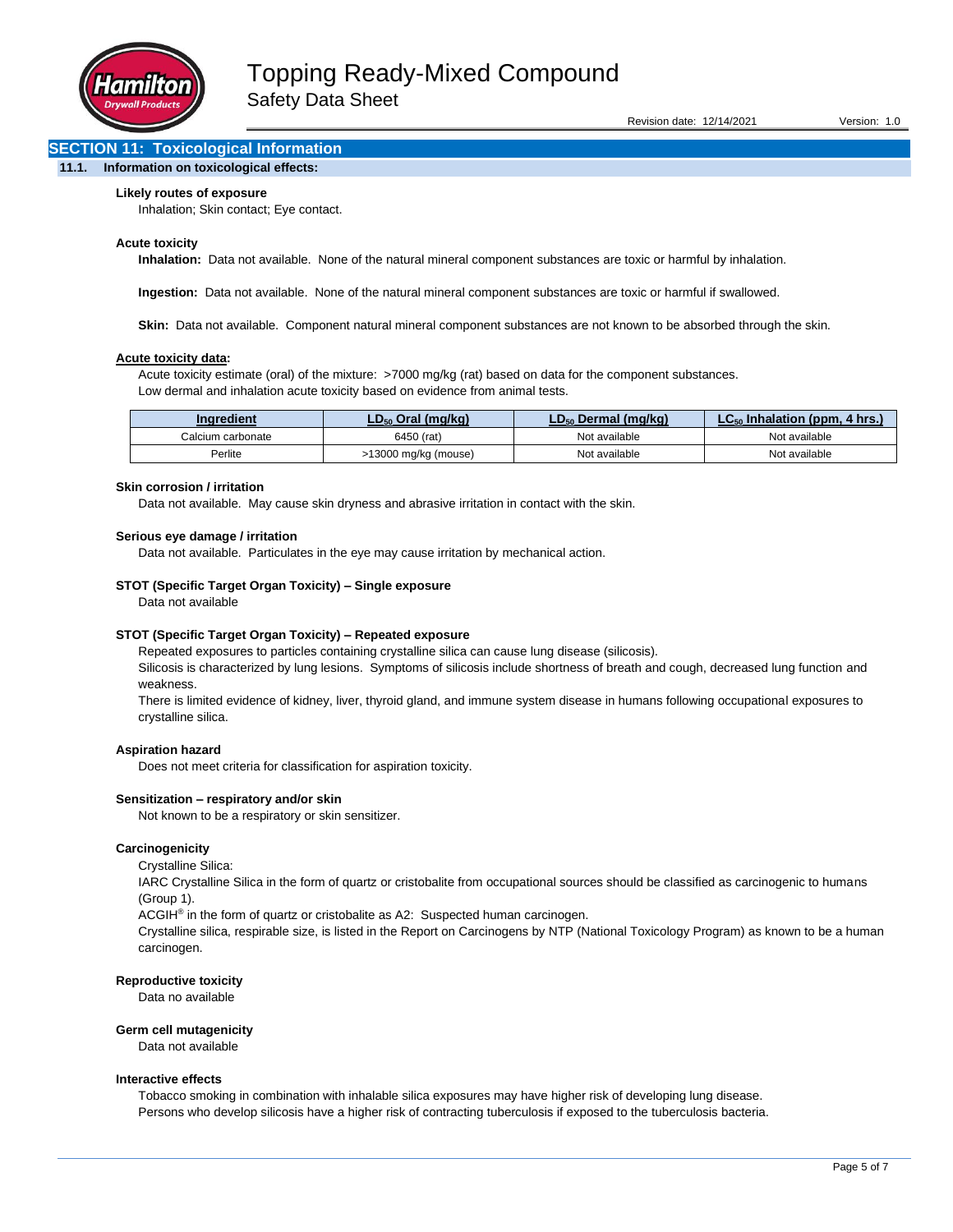

Revision date: 12/14/2021 Version: 1.0

### **SECTION 12: Ecological Information**

#### **12.1. Toxicity:**

Ecotoxicity data are not available. Composed of natural source minerals.

## **12.2. Persistence and degradability:**

Not available

#### **12.3. Bioaccumulative potential:**

Not available

### **12.4. Mobility in soil:**

Not available

### **12.5. Other adverse effects:**

Not available

## **SECTION 13: Disposal Considerations**

**13.1. Disposal methods:**

Dispose of as an inert solid.

Do NOT discharge into any drains or sewers.

The required hazard evaluation of the waste and compliance with the applicable hazardous waste laws are the responsibility of the user. Dispose of contents/container in accordance with local, regional, national and international regulations.

## **SECTION 14: Transport Information**

## **14.1. UN number:**

Not regulated by international transport regulations (IMDG, UN Model Regulations).

#### **14.2. UN proper shipping name:**

Not applicable

### **14.3. Transport hazard class(es):**

Not applicable

## **14.4. Packaging group:**

Not applicable

## **14.5. Environmental hazards:**

Not available

### **14.6. Special precautions for user:**

Not available

## **14.7. U.S. Hazardous Materials Regulation (DOT 49CFR):**

Not regulated

## **14.8. Canada Transportation of Dangerous Goods (TDG) Regulations:**

Not regulated